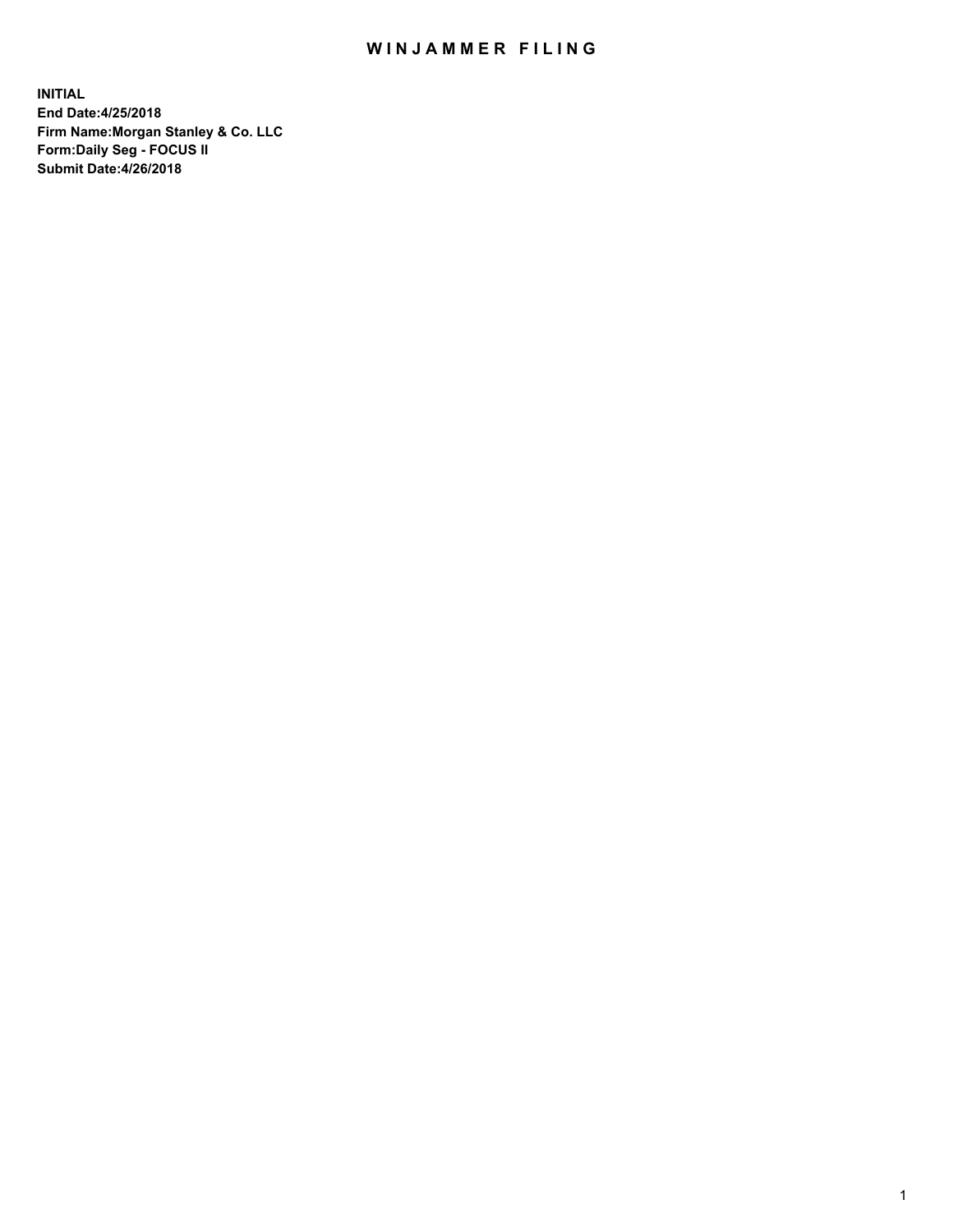## **INITIAL End Date:4/25/2018 Firm Name:Morgan Stanley & Co. LLC Form:Daily Seg - FOCUS II Submit Date:4/26/2018 Daily Segregation - Cover Page**

| Name of Company<br><b>Contact Name</b><br><b>Contact Phone Number</b><br><b>Contact Email Address</b>                                                                                                                                                                                                                          | Morgan Stanley & Co. LLC<br>Ikram Shah<br>212-276-0963<br>lkram.shah@morganstanley.com |
|--------------------------------------------------------------------------------------------------------------------------------------------------------------------------------------------------------------------------------------------------------------------------------------------------------------------------------|----------------------------------------------------------------------------------------|
| FCM's Customer Segregated Funds Residual Interest Target (choose one):<br>a. Minimum dollar amount: ; or<br>b. Minimum percentage of customer segregated funds required:%; or<br>c. Dollar amount range between: and; or<br>d. Percentage range of customer segregated funds required between:% and%.                          | 331,000,000<br><u>0</u><br>0 <sub>0</sub><br>00                                        |
| FCM's Customer Secured Amount Funds Residual Interest Target (choose one):<br>a. Minimum dollar amount: ; or<br>b. Minimum percentage of customer secured funds required:%; or<br>c. Dollar amount range between: and; or<br>d. Percentage range of customer secured funds required between:% and%.                            | 140,000,000<br>0 <sub>0</sub><br>0 <sub>0</sub>                                        |
| FCM's Cleared Swaps Customer Collateral Residual Interest Target (choose one):<br>a. Minimum dollar amount: ; or<br>b. Minimum percentage of cleared swaps customer collateral required:% ; or<br>c. Dollar amount range between: and; or<br>d. Percentage range of cleared swaps customer collateral required between:% and%. | 92,000,000<br>0 <sub>0</sub><br><u>00</u>                                              |

Attach supporting documents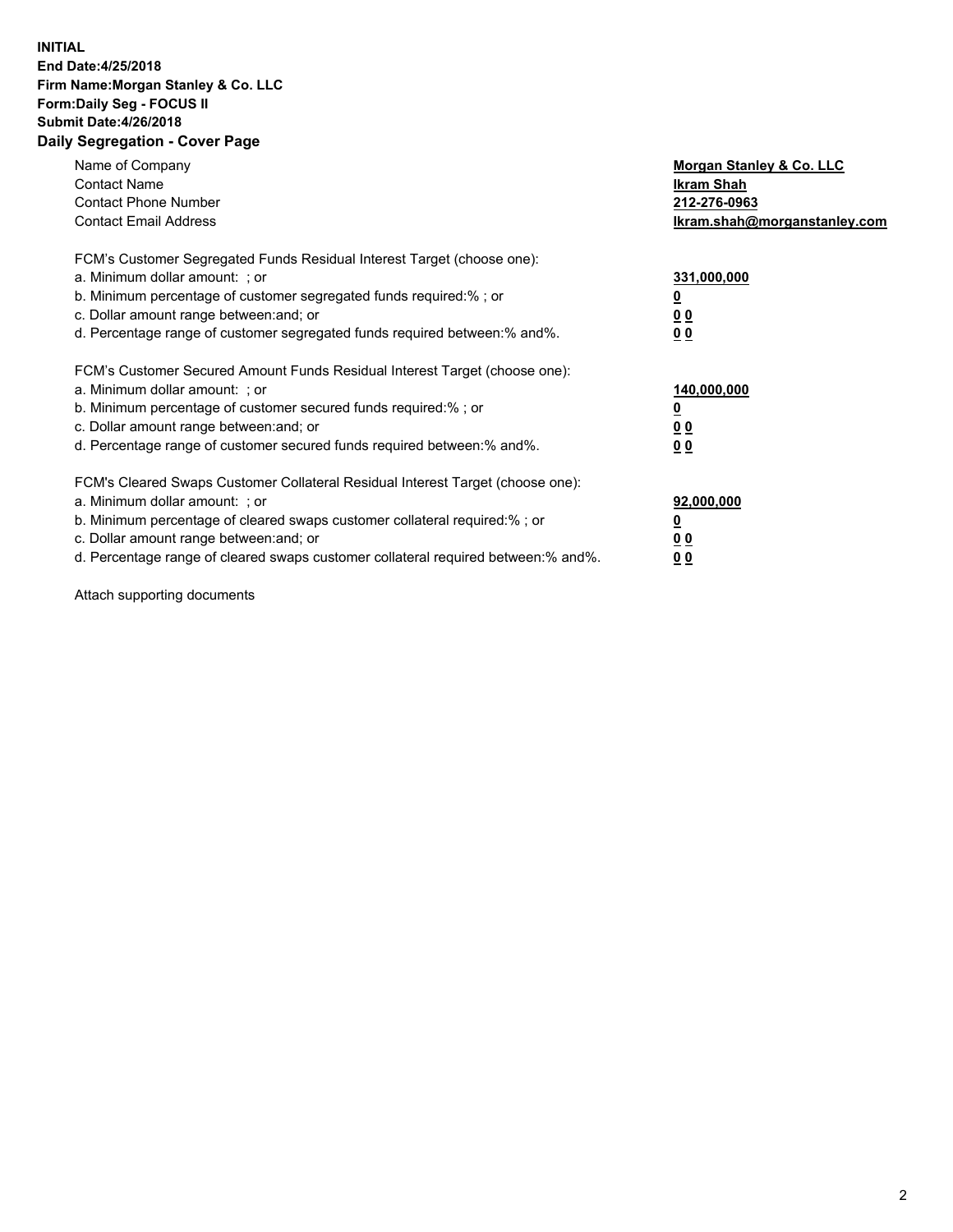## **INITIAL End Date:4/25/2018 Firm Name:Morgan Stanley & Co. LLC Form:Daily Seg - FOCUS II Submit Date:4/26/2018 Daily Segregation - Secured Amounts**

Foreign Futures and Foreign Options Secured Amounts Amount required to be set aside pursuant to law, rule or regulation of a foreign

- government or a rule of a self-regulatory organization authorized thereunder
- 1. Net ledger balance Foreign Futures and Foreign Option Trading All Customers A. Cash **3,121,451,220** [7315]
	- B. Securities (at market) **2,116,540,150** [7317]
- 2. Net unrealized profit (loss) in open futures contracts traded on a foreign board of trade **361,622,108** [7325]
- 3. Exchange traded options
	- a. Market value of open option contracts purchased on a foreign board of trade **29,636,218** [7335]
	- b. Market value of open contracts granted (sold) on a foreign board of trade **-30,761,468** [7337]
- 4. Net equity (deficit) (add lines 1. 2. and 3.) **5,598,488,228** [7345]
- 5. Account liquidating to a deficit and account with a debit balances gross amount **61,930,222** [7351] Less: amount offset by customer owned securities **-60,549,672** [7352] **1,380,550**
- 6. Amount required to be set aside as the secured amount Net Liquidating Equity Method (add lines 4 and 5)
- 7. Greater of amount required to be set aside pursuant to foreign jurisdiction (above) or line 6.

## FUNDS DEPOSITED IN SEPARATE REGULATION 30.7 ACCOUNTS

- 1. Cash in banks
	- A. Banks located in the United States **258,844,511** [7500]
	- B. Other banks qualified under Regulation 30.7 **800,656,942** [7520] **1,059,501,453**
- 2. Securities
	- A. In safekeeping with banks located in the United States **342,695,685** [7540]
	- B. In safekeeping with other banks qualified under Regulation 30.7 **0** [7560] **342,695,685** [7570]
- 3. Equities with registered futures commission merchants
	-
	-
	- C. Unrealized gain (loss) on open futures contracts **562,802** [7600]
	- D. Value of long option contracts **0** [7610]
- E. Value of short option contracts **0** [7615] **5,832,730** [7620]
- 4. Amounts held by clearing organizations of foreign boards of trade
	-
	-
	- C. Amount due to (from) clearing organization daily variation **0** [7660]
	- D. Value of long option contracts **0** [7670]
	- E. Value of short option contracts **0** [7675] **0** [7680]
- 5. Amounts held by members of foreign boards of trade
	-
	-
	- C. Unrealized gain (loss) on open futures contracts **361,059,305** [7720]
	- D. Value of long option contracts **29,636,218** [7730]
	- E. Value of short option contracts **-30,761,468** [7735] **4,385,471,647**
- 6. Amounts with other depositories designated by a foreign board of trade **0** [7760]
- 7. Segregated funds on hand **0** [7765]
- 8. Total funds in separate section 30.7 accounts **5,793,501,515** [7770]
- 9. Excess (deficiency) Set Aside for Secured Amount (subtract line 7 Secured Statement Page 1 from Line 8)
- 10. Management Target Amount for Excess funds in separate section 30.7 accounts **140,000,000** [7780]
- 11. Excess (deficiency) funds in separate 30.7 accounts over (under) Management Target **53,632,737** [7785]

**0** [7305]

[7354] **5,599,868,778** [7355]

**5,599,868,778** [7360]

[7530]

 A. Cash **5,269,928** [7580] B. Securities **0** [7590]

 A. Cash **0** [7640] B. Securities **0** [7650]

 A. Cash **2,251,693,127** [7700] B. Securities **1,773,844,465** [7710] [7740] **193,632,737** [7380]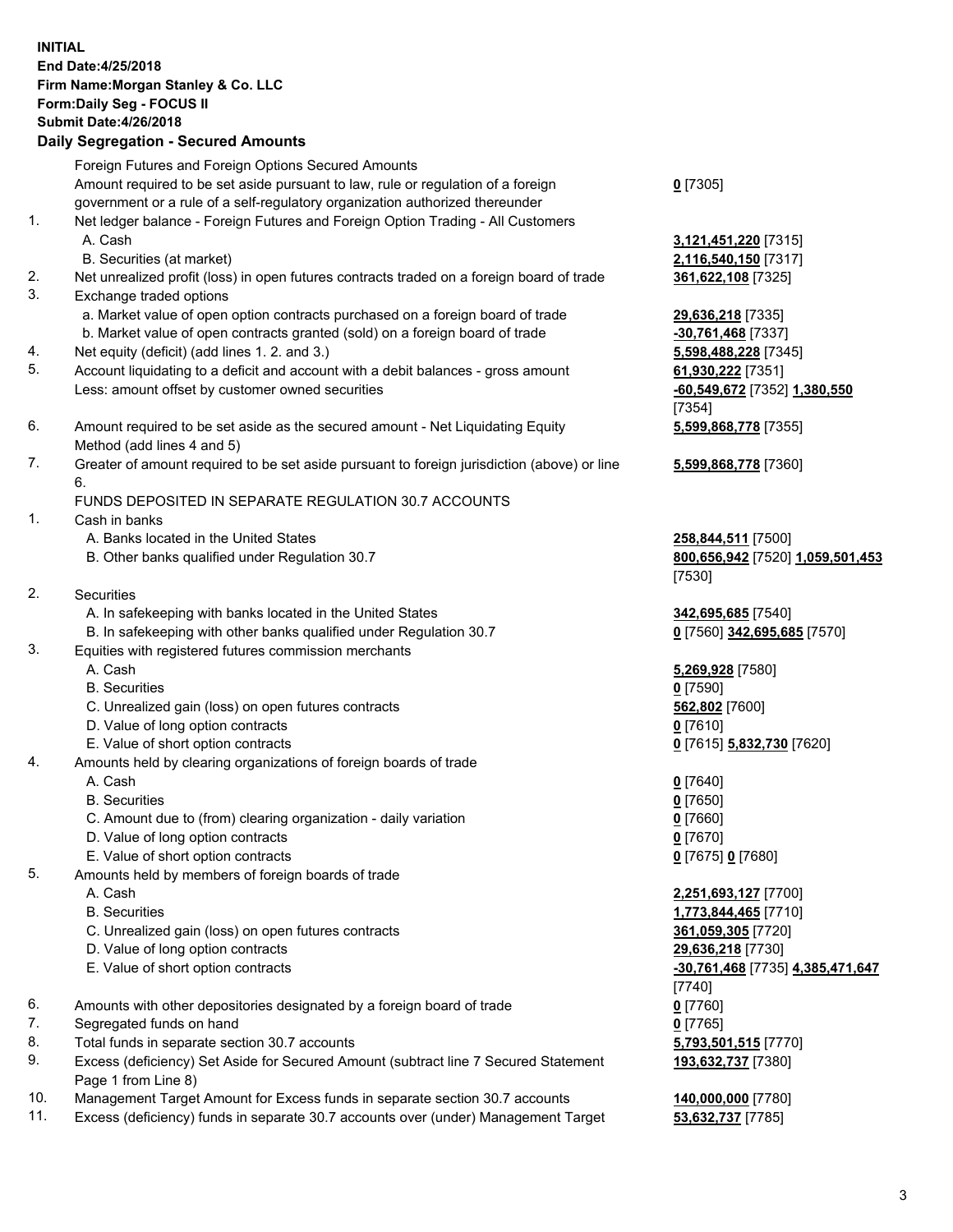**INITIAL End Date:4/25/2018 Firm Name:Morgan Stanley & Co. LLC Form:Daily Seg - FOCUS II Submit Date:4/26/2018 Daily Segregation - Segregation Statement** SEGREGATION REQUIREMENTS(Section 4d(2) of the CEAct) 1. Net ledger balance A. Cash **11,144,532,216** [7010] B. Securities (at market) **5,136,537,665** [7020] 2. Net unrealized profit (loss) in open futures contracts traded on a contract market **-683,755,284** [7030] 3. Exchange traded options A. Add market value of open option contracts purchased on a contract market **460,974,955** [7032] B. Deduct market value of open option contracts granted (sold) on a contract market **-714,015,090** [7033] 4. Net equity (deficit) (add lines 1, 2 and 3) **15,344,274,462** [7040] 5. Accounts liquidating to a deficit and accounts with debit balances - gross amount **294,475,561** [7045] Less: amount offset by customer securities **-261,777,666** [7047] **32,697,895** [7050] 6. Amount required to be segregated (add lines 4 and 5) **15,376,972,357** [7060] FUNDS IN SEGREGATED ACCOUNTS 7. Deposited in segregated funds bank accounts A. Cash **3,872,274,482** [7070] B. Securities representing investments of customers' funds (at market) **0** [7080] C. Securities held for particular customers or option customers in lieu of cash (at market) **1,119,221,481** [7090] 8. Margins on deposit with derivatives clearing organizations of contract markets A. Cash **6,726,939,627** [7100] B. Securities representing investments of customers' funds (at market) **0** [7110] C. Securities held for particular customers or option customers in lieu of cash (at market) **4,017,316,184** [7120] 9. Net settlement from (to) derivatives clearing organizations of contract markets **272,819,840** [7130] 10. Exchange traded options A. Value of open long option contracts **460,974,955** [7132] B. Value of open short option contracts **-714,015,090** [7133] 11. Net equities with other FCMs A. Net liquidating equity **3,001,802** [7140] B. Securities representing investments of customers' funds (at market) **0** [7160] C. Securities held for particular customers or option customers in lieu of cash (at market) **0** [7170] 12. Segregated funds on hand **0** [7150] 13. Total amount in segregation (add lines 7 through 12) **15,758,533,281** [7180] 14. Excess (deficiency) funds in segregation (subtract line 6 from line 13) **381,560,924** [7190]

- 15. Management Target Amount for Excess funds in segregation **331,000,000** [7194]
- 16. Excess (deficiency) funds in segregation over (under) Management Target Amount Excess

**50,560,924** [7198]